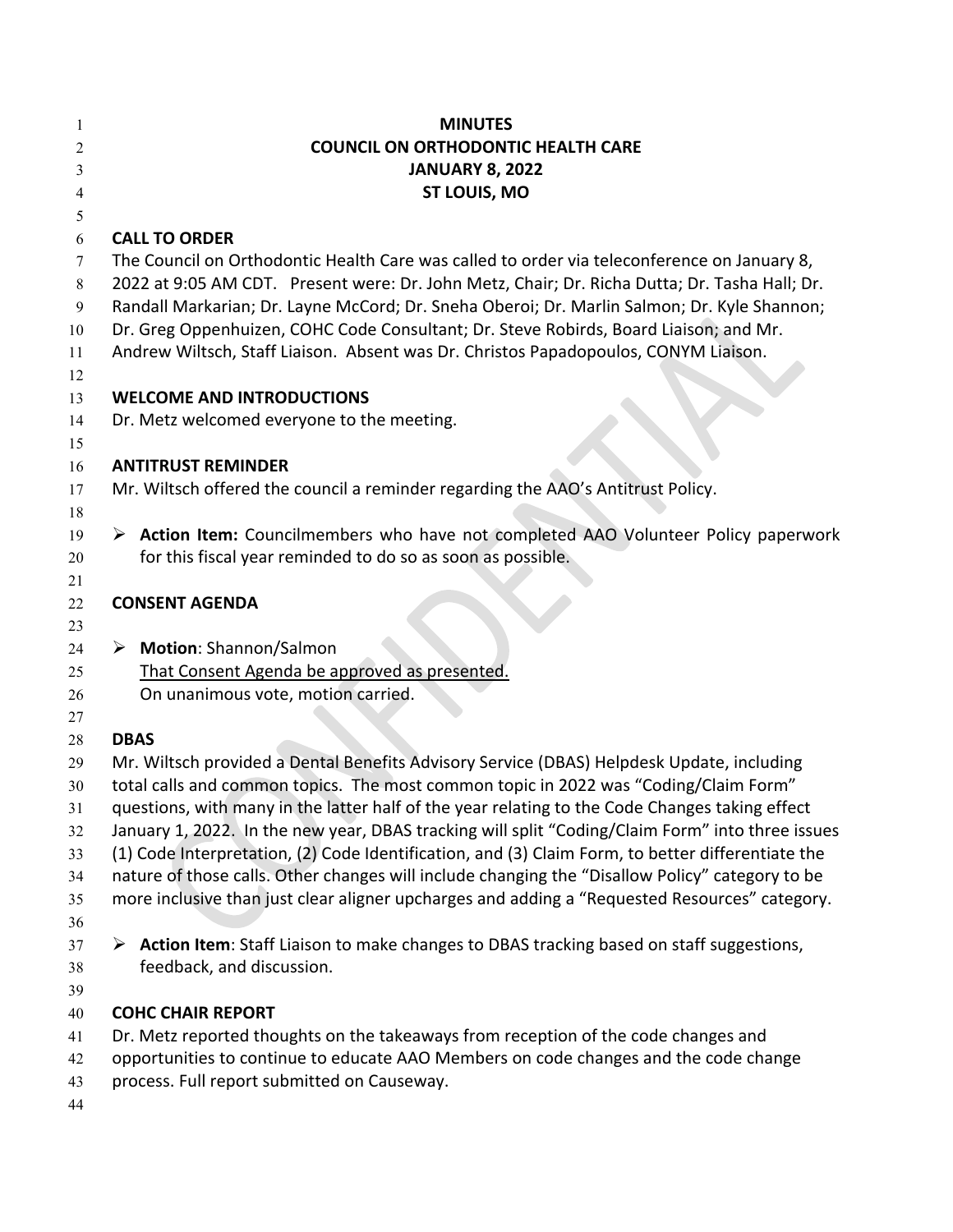| $\mathbf{1}$   |           |   | <b>BOARD LIAISON REPORT</b>                                                               |
|----------------|-----------|---|-------------------------------------------------------------------------------------------|
| $\overline{2}$ |           |   | Dr. Robirds appraised the Council of several AAO updates including:                       |
| 3              |           |   |                                                                                           |
| 4              | $\bullet$ |   | Four new Member Interest Groups (MIGS) including: Craniofacial and Special Needs, HR      |
| 5              |           |   | Management, Financial Freedom, and Leadership Development                                 |
| 6              | $\bullet$ |   | Winter Conference and Annual Session will move forward with split in-person and           |
| 7              |           |   | virtual format                                                                            |
| 8              | $\bullet$ |   | At-Large Trustee Applications are open, and leaders are encouraged to apply               |
| 9              | ٠         |   | Encouraging Members to check out TechSelect Member Benefit                                |
| 10             | $\bullet$ |   | A new Task Force on Staffing Issues has been convened                                     |
| 11             | $\bullet$ |   | AAO sample Health History forms are being updated to include gender identification        |
| 12             | $\bullet$ |   | The current AAO Strategic plan will end at the end of the year, and a new plan is         |
| 13             |           |   | beginning development                                                                     |
| 14             |           |   |                                                                                           |
| 15             |           |   | <b>CODING AND MEMBER EDUCATION</b>                                                        |
| 16             |           |   |                                                                                           |
| 17             |           |   | NATIONAL ASSOCIATION OF DENTAL PLANS (NADP) MEETING                                       |
| 18             |           |   | Drs. Oppenhuizen and Markarian reported on virtual NADP meeting. Dental Benefits          |
| 19             |           |   | industry is not currently pushing toward imbedded dental plans in medical plans.          |
| 20             |           |   | Though of interest to the AAO, this was not a major topic of discussion at the            |
| 21             |           |   | conference. Overarching theme of the conference was continued integration of tech         |
| 22             |           |   | and metadata in insurance industry: increased use of auto-adjudication; using AI to       |
| 23             |           |   | identify practices with outlier submission habits; desire for increased granularity in    |
| 24             |           |   | submissions; etc. Practice management software plays an important role in automation,     |
| 25             |           |   | and orthodontics specific systems are not generally as robust as those used in general    |
| 26             |           |   | dentists' practices. AAO will be meeting with Vendors at Annual Session. NADP Meeting     |
| 27             |           |   | in St. Louis in September presents opportunity. Full report submitted on Causeway.        |
| 28             |           |   |                                                                                           |
| 29             |           | ➤ | Action Item: Dr. Robirds will discuss NADP collaboration with Board of Trustees at its    |
| 30             |           |   | Meeting in February.                                                                      |
| 31             |           |   | <b>Action Item:</b> Drs. Dutta (pending review of her schedule) and Markarian will attend |
| 32<br>33       |           |   | NADP Meeting September 19-22, 2022, in St. Louis, MO.                                     |
| 34             |           |   |                                                                                           |
| 35             |           | ➤ | Action Item: Drs. Markarian, Metz, and Oppenhuizen will represent COHC on NADP's          |
| 36             |           |   | Codes Subworkgroup (SWG) Meeting on January 12, 2022.                                     |
| 37             |           |   |                                                                                           |
| 38             |           |   | AMERICAN ASSOCIATION OF DENTAL CONSULTANTS (AADC) MEETING                                 |
| 39             |           |   | Council discussed plans for upcoming AADC Meeting, May 4-7, 2022, in Phoenix, AZ.         |
| 40             |           |   |                                                                                           |
| 41             |           | ➤ | Action Item: Staff Liaison to reach out to AADC to determine if there will be an          |
| 42             |           |   | opportunity for AAO to meet specifically with AADC leaders to discuss orthodontic         |
| 43             |           |   | specific issues.                                                                          |
| 44             |           |   |                                                                                           |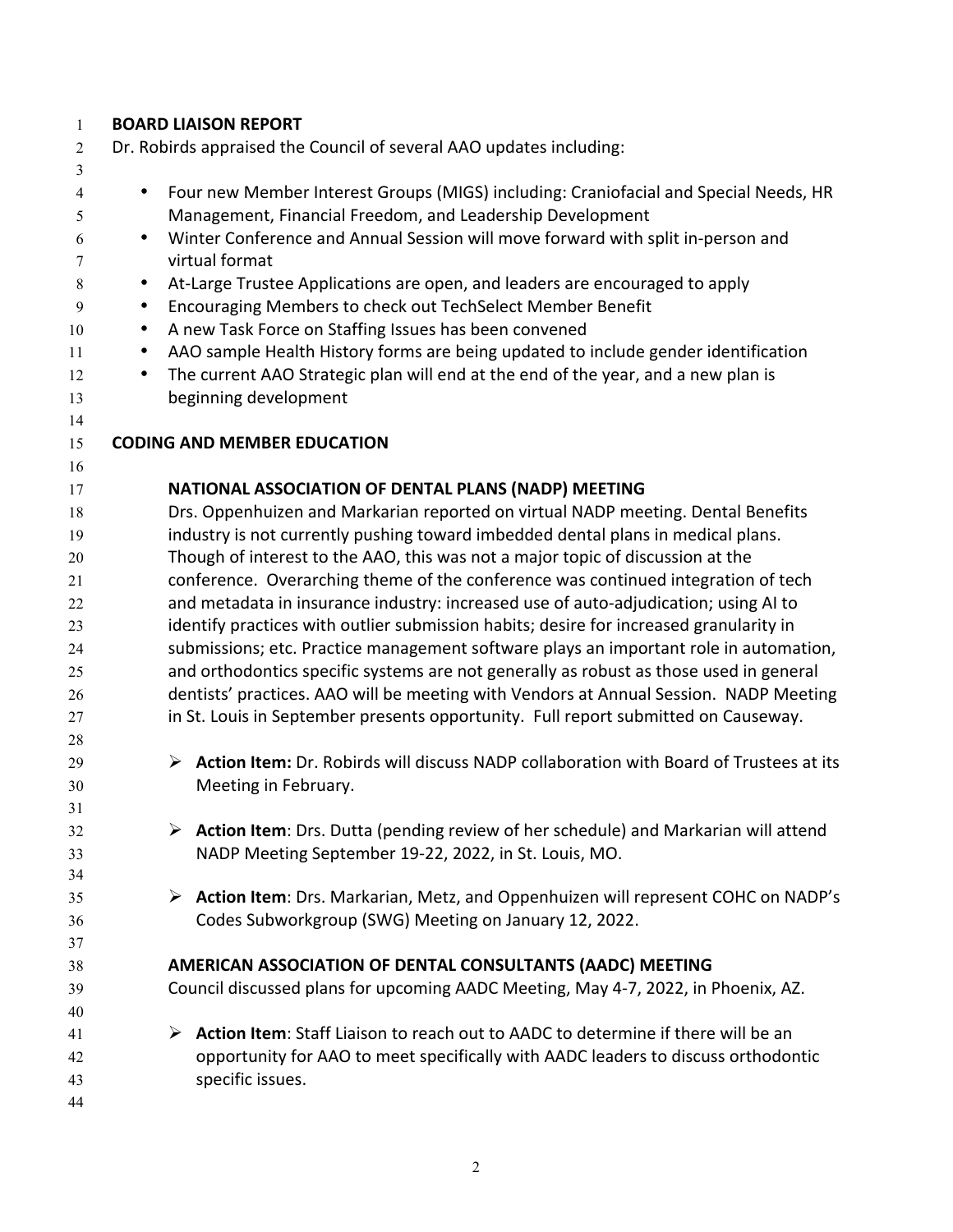| 1                                | > Action Item: Drs. Hall and Oppenhuizen will attend 2022 AADC Meeting.                                        |
|----------------------------------|----------------------------------------------------------------------------------------------------------------|
| $\overline{2}$<br>$\mathfrak{Z}$ | ADA CODE MAINETNANCE COMMITTEE (CMC) MEETING                                                                   |
| 4                                | Dr. Oppenhuizen provided report on the Code Action Requests to be considered at the                            |
| 5                                | 2022 ADA Code Maintenance Committee meeting. Council reviewed CARS, including                                  |
| 6                                | substantive discussion on the following:                                                                       |
| 7                                |                                                                                                                |
| 8                                | 1. New tele-dentistry code requests (remote tooth brushing monitoring and review)                              |
| 9                                | Council position that current teledentistry codes can be used for this purpose.                                |
| 10                               | AAO will hear submitter's justification before choosing to support or oppose.                                  |
| 11                               |                                                                                                                |
| 12                               | 2. Modifying D9110 palliative emergency treatment of dental pain - minor procedure                             |
| 13                               | AAO will hear specialty group and ADA's position before supporting or opposing.                                |
| 14                               |                                                                                                                |
| 15                               | Modifying D1355 caries preventive medicament application – per tooth<br>3.                                     |
| 16                               | Council took no position.                                                                                      |
| 17                               |                                                                                                                |
| 18                               | 4. Adding ", impacted teeth only" to end of D7251 coronectomy - intentional partial                            |
| 19                               | tooth removal.                                                                                                 |
| 20                               | Council discussed that the AAO may not wish to support limiting code in this                                   |
| 21                               | way. However, identified that D3921 decoronation or submergence of an                                          |
| 22                               | erupted tooth may present alternative. Will hear submitters thoughts.                                          |
| 23                               |                                                                                                                |
| 24                               | 5. AAO submission relating to replacing D0351 3D Photographic Image with four                                  |
| 25                               | alternative "Image Scan" codes.                                                                                |
| 26                               | Council position that this is a likely candidate for code modifiers. Will proceed                              |
| $27\,$                           | with presenting to CMC as proposed and collaborate as necessary. May need to                                   |
| 28                               | add "using non-ionizing radiation" to descriptors.                                                             |
| 29                               |                                                                                                                |
| 30                               | 6. AAO submission regarding modifying Nomenclature and Descriptor of D0393                                     |
| 31                               | <b>Treatment simulation using 3D image volume</b>                                                              |
| 32                               | Council supports proceeding as submitted.<br>$\bullet$                                                         |
| 33                               |                                                                                                                |
| 34                               | 7. AAO submission regarding "Dentition" definitions at beginning of "D8000-D8999 XI.<br>Orthodontics" section. |
| 35                               | Council voted 7-2 to pull this CAR. In light of the reaction to 2022's changes,                                |
| 36                               | Council felt that it was best to reconsider a change of this nature that could                                 |
| 37                               | present unintended consequences. Council wishes to seek further feedback                                       |
| 38                               | from Members before proceeding.                                                                                |
| 39<br>40                         |                                                                                                                |
| 41                               | 8. AAO submission regarding D8703 replacement of lost or broken retainer -                                     |
| 42                               | maxillary and D8704 replacement of lost or broken retainer - mandibular                                        |
| 43                               | Council supports proceeding as presented, acknowledging that the payers will                                   |
| 44                               | likely take issue with removing the separate codes for maxillary and mandibular                                |
|                                  |                                                                                                                |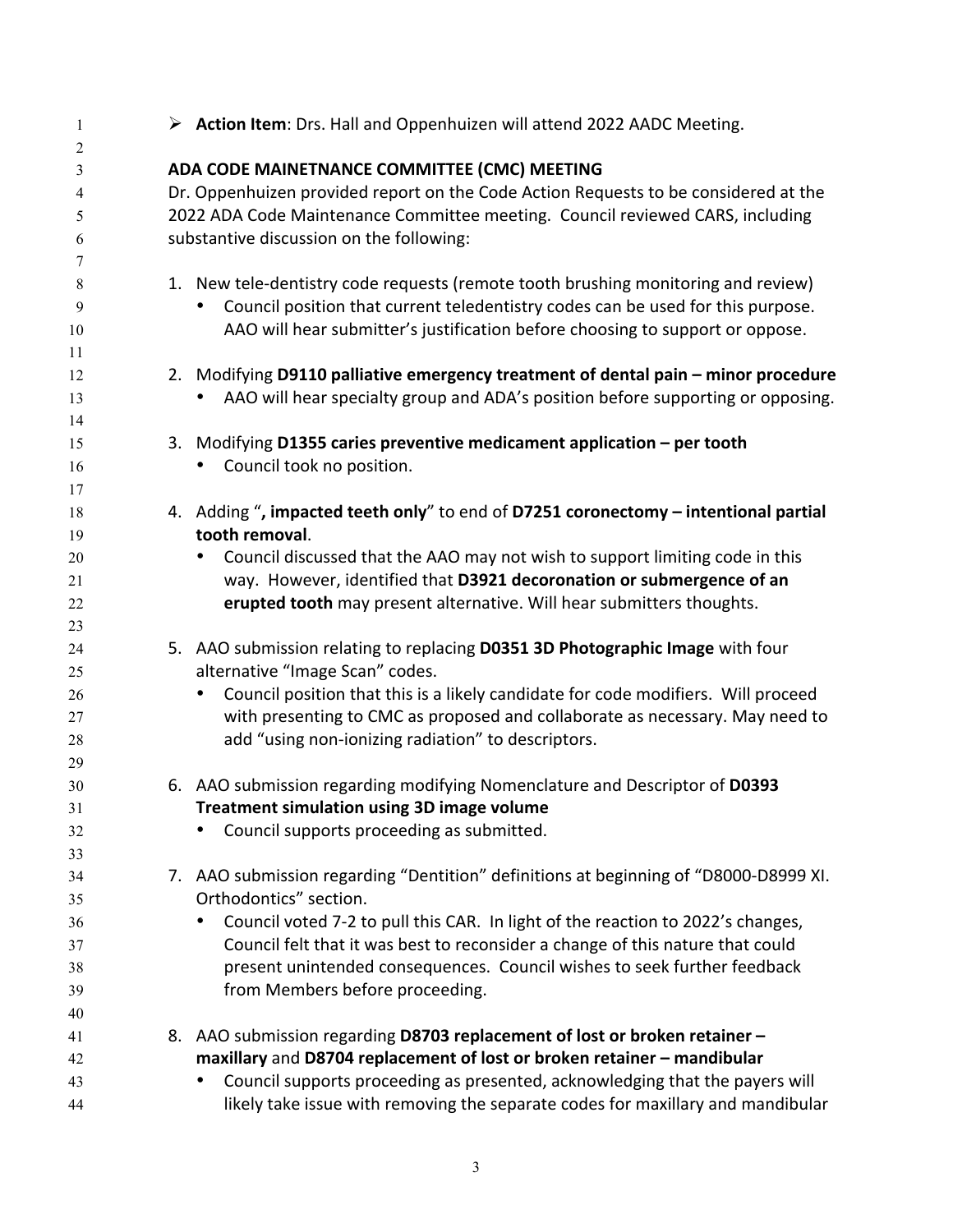| 1              |                                                                                                   |
|----------------|---------------------------------------------------------------------------------------------------|
| $\overline{c}$ | 9. AAO submission regarding modifying Nomenclature and Descriptor of D9450 case                   |
| 3              | presentation, detailed and extensive treatment planning                                           |
| $\overline{4}$ | Council supports proceeding as presented.                                                         |
| 5              |                                                                                                   |
| 6              | $\triangleright$ Action Item: Drs. Markarian and Oppenhuizen will attend the 2022 Code            |
| 7              | Maintenance Committee Meeting, March 10-11 in Chicago, IL.                                        |
| 8              |                                                                                                   |
| 9              | <b>ORTHOFI INSURANCE MASTERCLASS WITH TINA BYRNE</b>                                              |
| 10             | Dr. Markarian provided a report on attending OrthoFi's presentation. Biggest takeaway             |
| 11             | is that practices are doing many different things when it comes to coding, and the AAO            |
| 12             | needs to be the ones controlling the narrative and education. Council discussed adding a          |
| 13             | Coding Education Consultant to AAO's Budget and having coding seminars at Annual                  |
| 14             | Session.                                                                                          |
| 15             |                                                                                                   |
| 16             | <b>MEMBER EDUCATION RESOURCES</b>                                                                 |
| 17             | AAO Staff provided overview of resources currently available to Members and                       |
| 18             | requested Councilmember feedback and ideas. In particular, the AAO's Medical Coding               |
| 19             | Resources may need updating, as they were last compiled and/or updated in 2017.                   |
| 20             |                                                                                                   |
| 21             | $\triangleright$ Action Item: Dr. Oberoi to forward additional information for the Medical Coding |
| 22             | Resources.                                                                                        |
| 23             |                                                                                                   |
| 24             | <b>OLD BUSINESS</b>                                                                               |
| 25             |                                                                                                   |
| 26             | <b>COHC NAME CHANGE</b>                                                                           |
| 27             | Council discussed recommendations for renaming the Council on Orthodontic                         |
| 28<br>29       | Healthcare to better reflect its responsibilities and duties.                                     |
| 30             | > Motion: Markarian/Oberoi                                                                        |
| 31             | That the Council Recommend to the AAO House of Delegates that the name of COHC                    |
| 32             | be changed to the Council on Orthodontic Benefits (COB).                                          |
| 33             | On unanimous vote, motion carried.                                                                |
| 34             |                                                                                                   |
| 35             | <b>COMPREHENSIVE ORTHODONTIC TRETMENT DEFINITION</b>                                              |
| 36             | Council discussed Code Action Request created during the June 2020 COHC Meeting                   |
| 37             | that would propose removal of the final sentence of the Comprehensive Orthodontic                 |
| 38             | Treatment definition ("Comprehensive orthodontics may incorporate treatment phases                |
| 39             | focusing on specific objective at various stages of dentofacial development.") from the           |
| 40             | code. This proposal was pulled by the Council for reconsideration prior to its submission         |
| 41             | to ADA for reconsideration at this meeting. Council felt that, at this time, the change           |
| 42             | should not be proposed.                                                                           |
| 43             | <b>NEW BUSINESS</b>                                                                               |
|                |                                                                                                   |